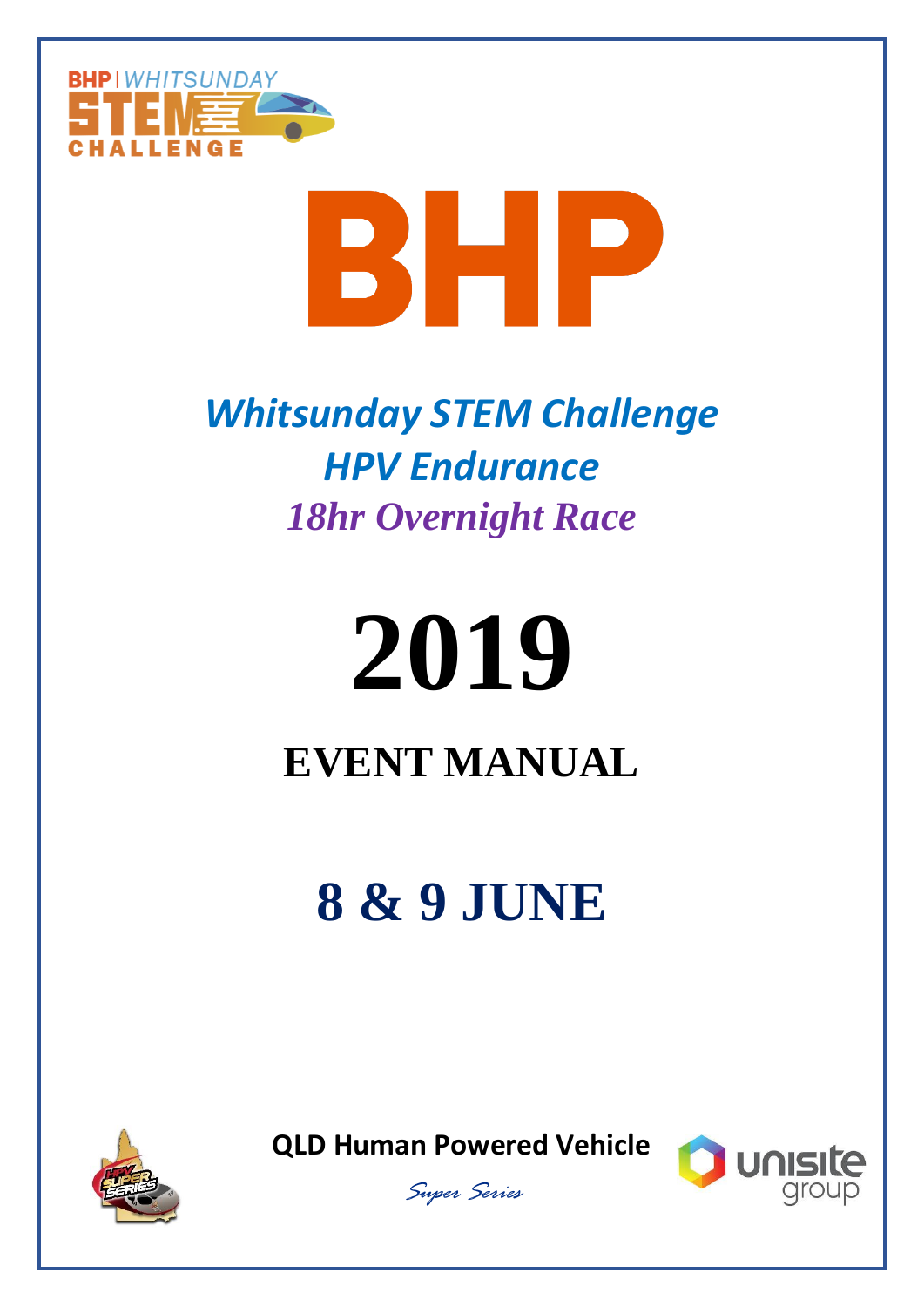Eighteen hours of multi-race competition marks the first ever *Whitsunday STEM Challenge* where teams from across Queensland will test their HPV design and build skills, and their physical stamina, at our Palmyra Dragway June 8 -9.

We are very much looking forward to welcoming the Whitsunday STEM Challenge competitors, officials and supporters to the Mackay Region, and we are very pleased to be participating in this exciting competition.

A team of Dutch students holds the world record for a human powered vehicle clocking 133.78 km/h at the World HPV Challenge at Battle Mountain Nevada in 2013. We can expect our teams to be turning in speeds over 70 km/h as they race around the special course at Palmyra.

Winning isn't just about the physical ability of the athletes competing. The winning team will have demonstrated their skills in science, technology and engineering to design and build a vehicle that is streamlined, easy to drive, and able to sustain 18 hours of continuous work at maximum input.

For the visitors to our region coming to support this tremendous event, we hope you allow some time to explore our wonderful part of the world. The weather in June is glorious, with an average maximum temperature of around 22 degrees, so it should be perfect for the event as well as some sightseeing.

There's 101 things to do in Mackay and you can find some great suggestions on the Mackay Tourism website: [www.mackayregion.com](http://www.mackayregion.com/)

See you in the region in June.

**Mayor Greg Williamson Mackay Regional Council**

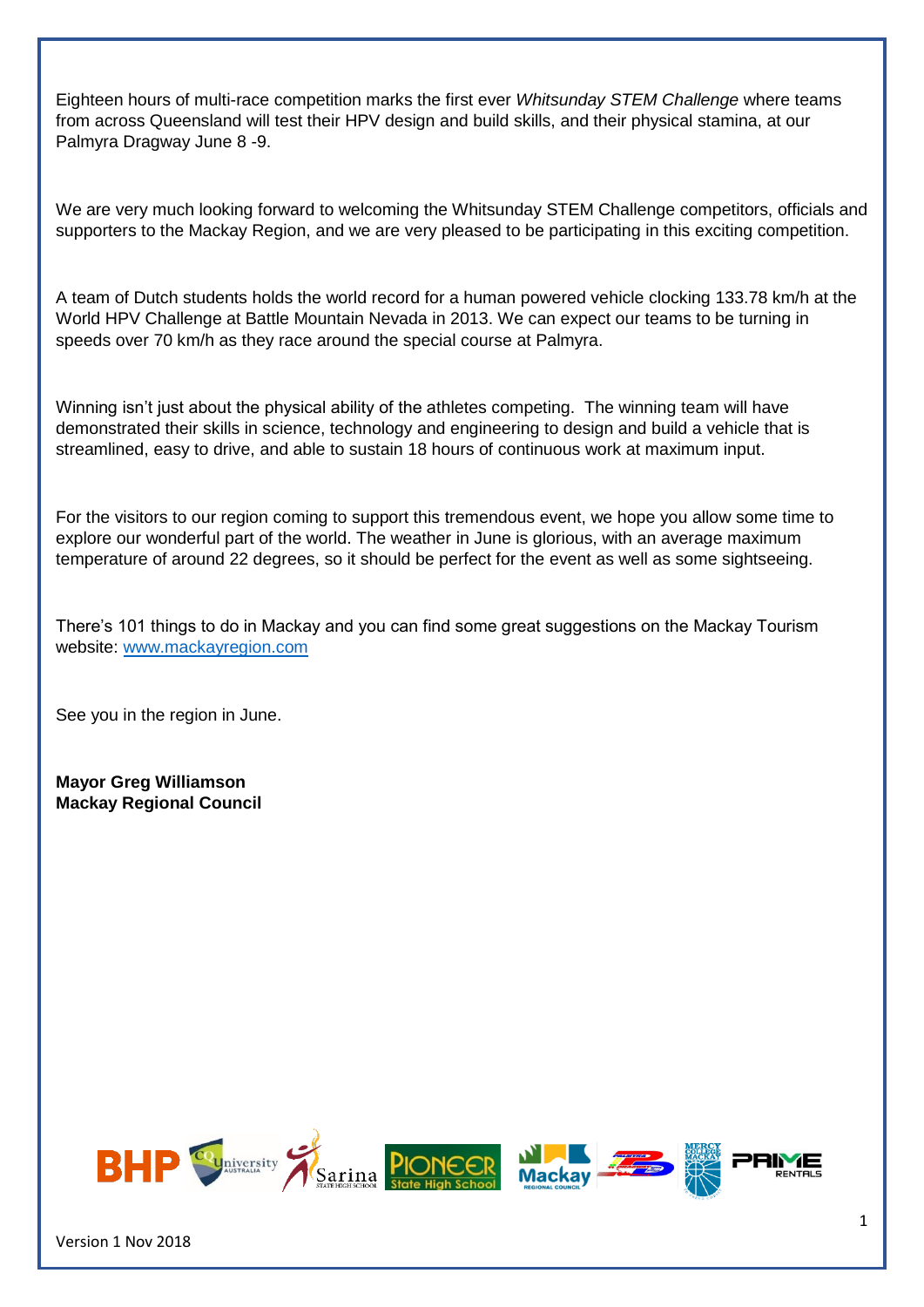#### **CONTENTS**

| Schedule of Events                               | 2  |
|--------------------------------------------------|----|
| Venue                                            | 3  |
| Amenities/Services                               | 3  |
| <b>Track Access</b>                              | 5  |
| Car Parking                                      | 5  |
| <b>HPV Race Numbers</b>                          | 5  |
| Team Identification                              | 5  |
| Vehicle Identification                           | 6  |
| Documentation                                    | 6  |
| Scrutineering                                    | 6  |
| <b>Riders Attire and Helmets</b>                 | 7  |
| Lap Counting and Timing                          | 7  |
| Race Briefings                                   | 7  |
| Start & Finish                                   | 7  |
| Race Prizes and Awards                           | 8  |
| Riders Injuries and Medical Treatment            | 9  |
| Flags /Lights                                    | 9  |
| <b>Track Conduct</b>                             | 10 |
| <b>Pit Procedures</b>                            | 11 |
| <b>Penalties and Protest</b>                     | 12 |
| Responsibilities and Obligations of Team Mangers | 13 |
| <b>Track Marshalling</b>                         | 14 |
| <b>Competitors Health and Safety</b>             | 15 |
| Rights of the Organisers                         | 15 |
| Organisers Indemnity                             | 15 |
| <b>Protest Notification</b>                      | 17 |
| <b>Injury Report Form</b>                        | 18 |
| Site Map                                         | 19 |

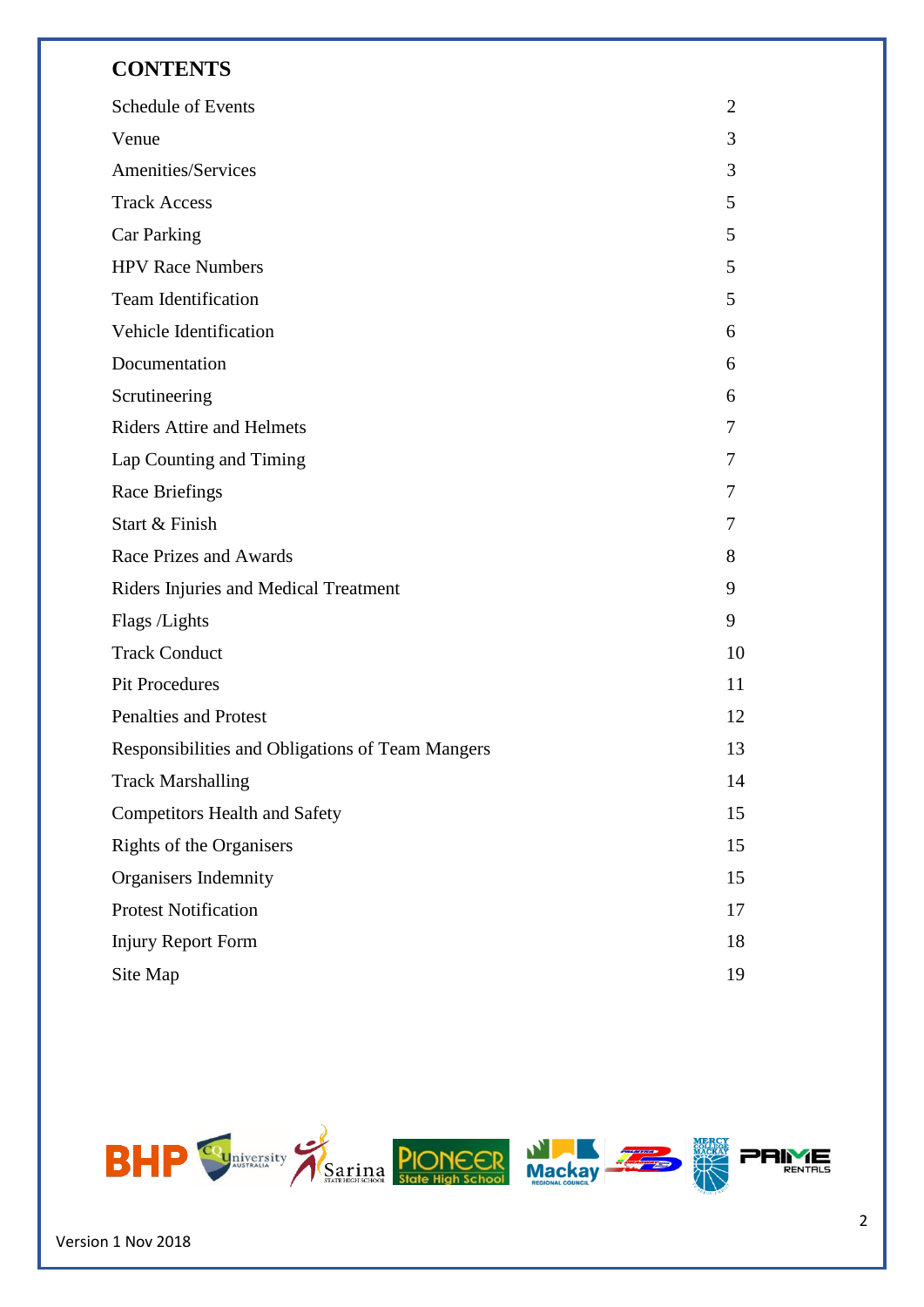#### **SCHEDULE OF EVENTS**

#### **Friday 7 th**

- 10:00 am Palmyra Dragway opens for camping
- 4:00 pm Early Scrutineering Opens
- 5:00 pm Track open for night practice
- 9:00 pm Track and Venue Closed

#### **Saturday 8 th**

7:00 am – Palmyra Dragway Opens

8:30 am - Scrutineering & Team Registrations Open

Collect and attach timing transponders for Vehicles, (Team managers MUST sign for transponders)

10:45 am - Riders Briefing (With Pit Boss), Managers Briefing (With Event Organiser)

12:30 pm - Track Opens for practice.

1:30pm – Palmyra Dragway Drag off and Grid allocation event.

2:30 pm – Track closes

- 2:35 pm Show and Shine (Public Access)
- 3:25 pm Opening announcement
- 3:35 pm Thank You to Traditional Owners
- 3:40 pm National Anthem
- 3:45 pm All HPV's to take up Qualifying Grid Position for start
- 3:55 pm Clear Grid of all non-racing personnel

#### **4:00 pm - Start of 18 Hour Race**

#### **Sunday 9 th**

- 10:00 am Race Finish
- 10:30 am Address the Crowd
- 10:45 am Presentations
- 12:35 pm Event Close

**Please Note** - Any team unable to complete qualifying laps by 2:30 pm or take their allocated place on the grid by the "clear grid" time will be required to start at the rear of the Grid.

#### **DON'T DRIVE TIRED**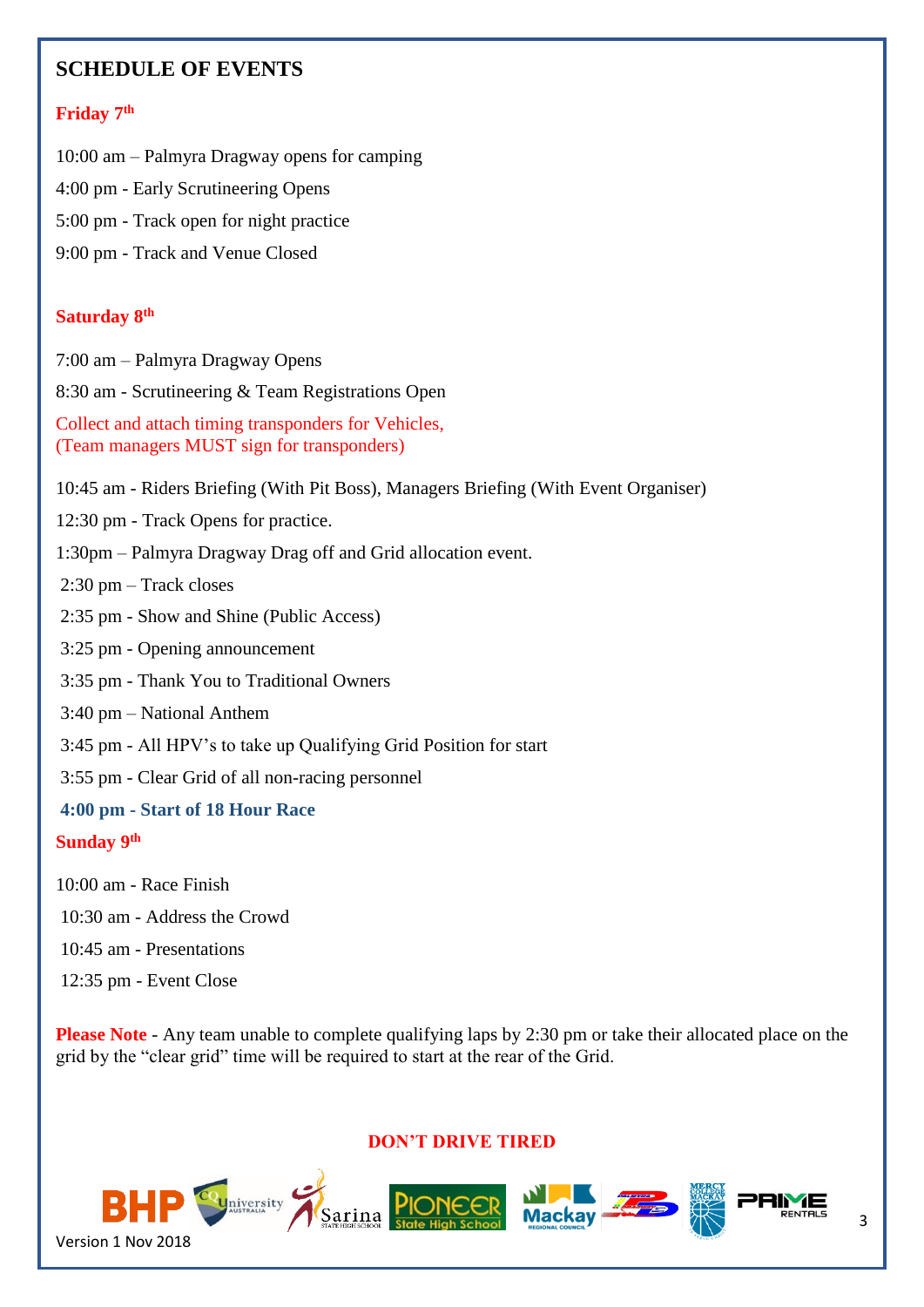Sunday night camping on-site is available to schools wishing to use the opportunity to recover and drive home fresh the next day. Please inform the organisers if you need this to occur.

#### **GENERAL**

The BHP Whitsunday STEM 18 Hr HPV racing event uses the Queensland State racing rules and Vehicle Specifications. Track specific information is contained within this Event Manual document

#### **VENUE**

• The venue for the **BHP Whitsunday STEM Challenge 18 hr Endurance race** will be the Palmyra Dragway in Mackay. The Endurance Race will be held on **Saturday and Sunday 8 th and 9th June 2019.**

#### • **The track layout:**

Total track length is 2000m, with a slalom area. The race is conducted in an anticlockwise direction. The pit lane is a separate section that leaves the main track at the start of the drag track and re-enters in front of the main viewing area.

- The track, pit lane and changeover area will be marked barriers.
- During the **BHP Whitsunday STEM Challenge** the entire venue of Palmyra Dragway is designated a **Smoke Free Zone**. **Smoking is not permitted** by any students, teachers, aides, sponsors, guests or spectators during the event. Any teachers, aides, sponsors, guests or spectators wishing to smoke must do so outside the boundary of Palmyra Dragway. Anyone failing to adhere to this rule will be requested to vacate the premises. Any students found smoking will be referred to their respective Principal and their team will be removed from competition immediately.

#### **AMENITIES/SERVICES**

| <b>Catering:</b>          | A variety of food vendors are on site, plus shopping centres with food retailers are<br>located a short distance away in Mackay. Pre-ordering of meals is NOT available.                                                                        |
|---------------------------|-------------------------------------------------------------------------------------------------------------------------------------------------------------------------------------------------------------------------------------------------|
| <b>Drinking Water:</b>    | All water on site is bore water and not suitable for drinking, water can be purchased<br>on site or teams are encouraged to bring their own.                                                                                                    |
| <b>Toilets / Showers:</b> | Two amenities blocks are available, one inside the venue and one adjacent to the car<br>park, both are fitted with showers.                                                                                                                     |
| <b>Rubbish Removal:</b>   | Wheelie bins will be provided around the venue, team managers are to ensure that<br>your pit and camping areas are left clean and tidy.                                                                                                         |
| Power:                    | Power is very limited to the pits and camping areas. All teams are encouraged to use<br>battery powered lighting and gas BBQ's. Lighting is provided throughout the venue in<br>the spectator area, pit areas and staging areas of the Dragway. |

Sarina<br>Sarina PIOD

4

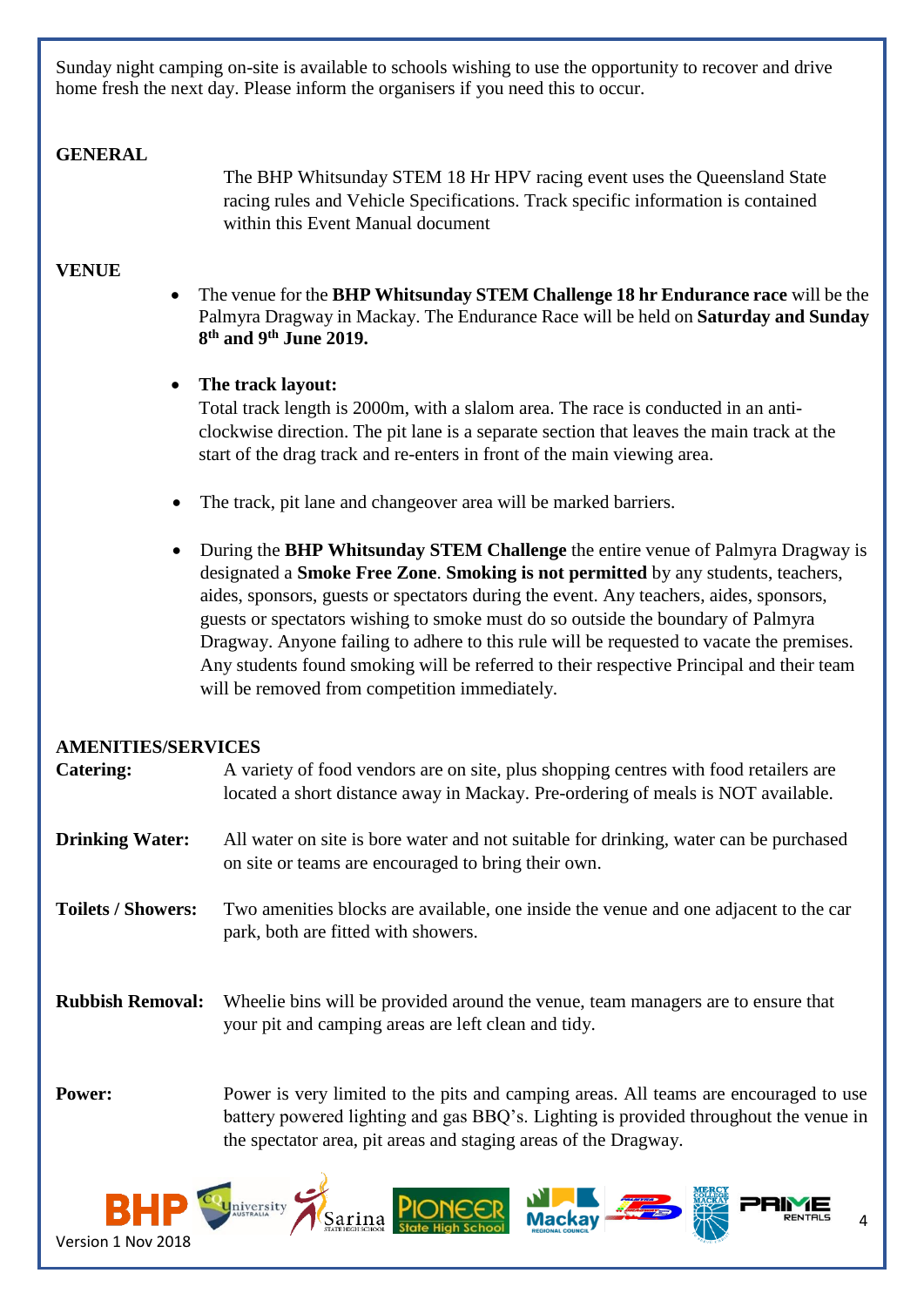#### **Camping:**

- On-site catering is only available for the lead up to and the duration of the event.
- You need to provide your own camping equipment and pit area shade shelter or tents.
- Campsites should be set up as soon as possible after arrival. Please follow the camping manager's instruction.
- All teams should bring at least one serviceable fire extinguisher for their campsite. Teams are advised that a 2 kg dry powder extinguish would be suitable.
- Electricity is limited and for **LIGHTING ONLY**.
- Teams must only bring electrical leads that are in good condition and which have been tested and have current test tags.
- Vehicles should be parked in the indicated areas, once your campsite is set up vehicles will not be able to leave until after the event.
- Bicycles should not be brought to the event (stationary warm-up bikes are allowed).
- Showers, and toilet facilities are provided for campers.
- Please ensure there is adequate supervision of team members within the camping areas, which are quiet areas at all times – no loud music to be played after 9 pm.
- All teams are asked to leave their campsite clean when they leave.

#### **Motor Vehicles:**

All school and spectator vehicles are to be parked in the designated parking areas outside the racing venue boundary.

#### **Vehicle maintenance:**

- Schools must supply their own consumables, hand tools and equipment.
- All repairs must be carried-out off the racing track. Safety of the public must be recognised when performing this process.
- Welding facilities are available on site.

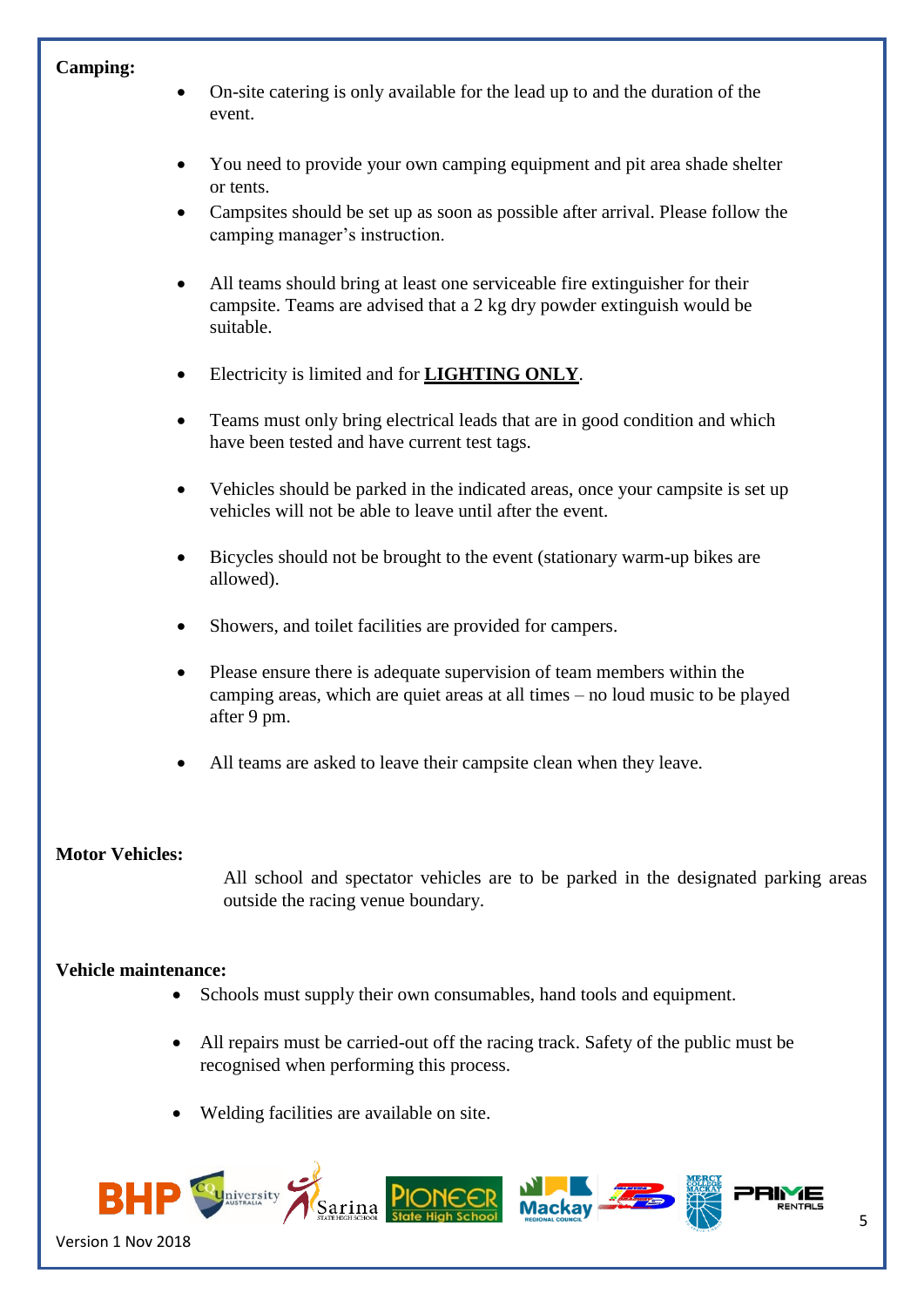#### **Security:**

Teams are reminded that they are responsible for the security of their own equipment, vehicles and personal belongings.

**Race Results:** All results will be published at the end of the race on the results board and posted on the Qld HPV Super Series results site**.**

#### **TRACK ACCESS**

- Teams must ensure team members are supervised at all times. No casual track use is permitted by competition or training vehicles. Other than the race, HPV's are only permitted on the track during the official practice session.
- Conventional bicycles, skateboards, scooters and motor bikes are not to be brought to the event. Their use is prohibited.
- Pedestrian access during the event will be via Gate 1 located at the top side of the venue adjacent to the main parking area.
- All team members,(riders and teaching staff) are to have access wrist bands, all spectators are to remain in the public viewing areas. Access to the pits is via gate 2 and wrist bands must be presented.
- Public viewing area is the area directly in front of the main building and down to the left towards the control tower.

#### **CAR PARKING**

- Parking space is available inside the Palmyra Dragway. There will be designated parking areas inside the Dragway for competitors' teams. Parking is available for spectators inside the Dragway and parking outside the Dragway is available if the carpark becomes full.
- A 10 kph speed limit is to be observed at all times.
- All visitors and spectators are to use their designated car parking areas and follow any marshal instructions on locations to park.

#### **HPV RACE NUMBERS**

- All teams are to register their vehicles through the Qld HPV Super Series Admin no later than 29th of May 2019. Contact via email [WSCMackay@pioneershs.qld.edu.au](mailto:WSCMackay@pioneershs.qld.edu.au) to register your vehicles. If time permits your decals will be mailed to your school or you can collect your decals on arrival to the event.
- A fee of \$5 per panel will be incurred for teams requiring additional number decals.

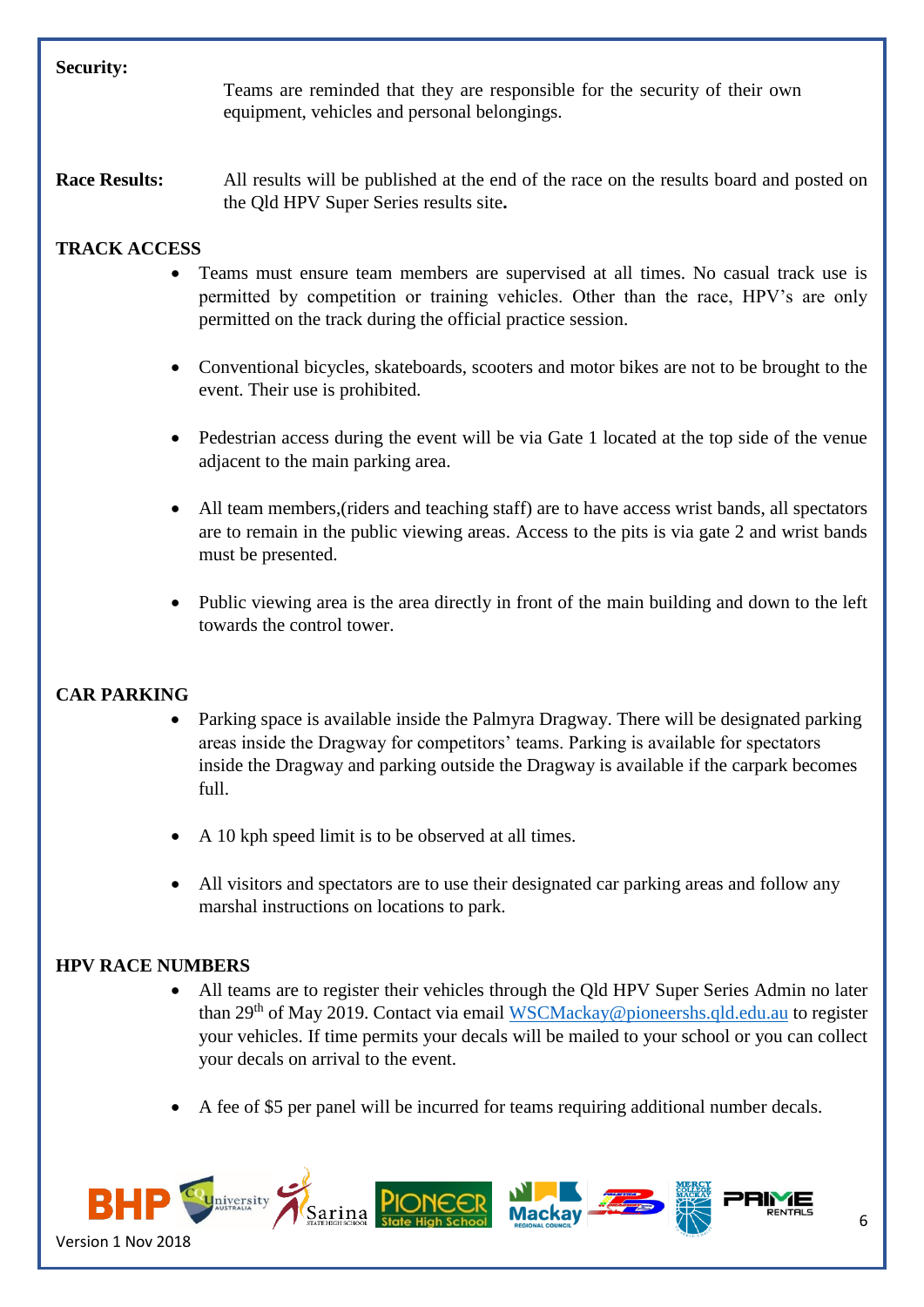#### **TEAM IDENTIFICATION**

- One competitor wristband for each of the team riders and a different coloured for team manager will be issued following during the documentation process.
- Only properly identified team members will be permitted to ride vehicles
- Replacement wristbands will only be issued on return of a damaged band, not for lost bands.
- Team riders and managers and/or proxies must wear this identification at all times during the event.

#### **VEHICLE IDENTIFICATION**

• The following strip colours indicate the race categories, these will be issued at the event:

| <b>Junior Boys</b>      | <b>Blue</b>   |
|-------------------------|---------------|
| <b>Junior Girls</b>     | <b>Red</b>    |
| <b>Junior Mixed</b>     | <b>Green</b>  |
| <b>Senior Boys</b>      |               |
| <b>Senior Girls</b>     | <b>Pink</b>   |
| <b>Senior Mixed</b>     | <b>Yellow</b> |
| <b>Restricted Boys</b>  |               |
| <b>Restricted Girls</b> | <b>Pink</b>   |
| <b>Restricted Mixed</b> | Yellow        |

#### **DOCUMENTATION**

- All documentation is to be handed in to *race control* located to the side of the main building
- All teams are required to present documentation prior to scrutineering
- The following documents are required to complete the process:
	- School registration form, (emailed prior to the event)
	- Consent release form
	- Team Registration form
		- Riders Licence form
- On successful completion of this process all wrist bands will be issued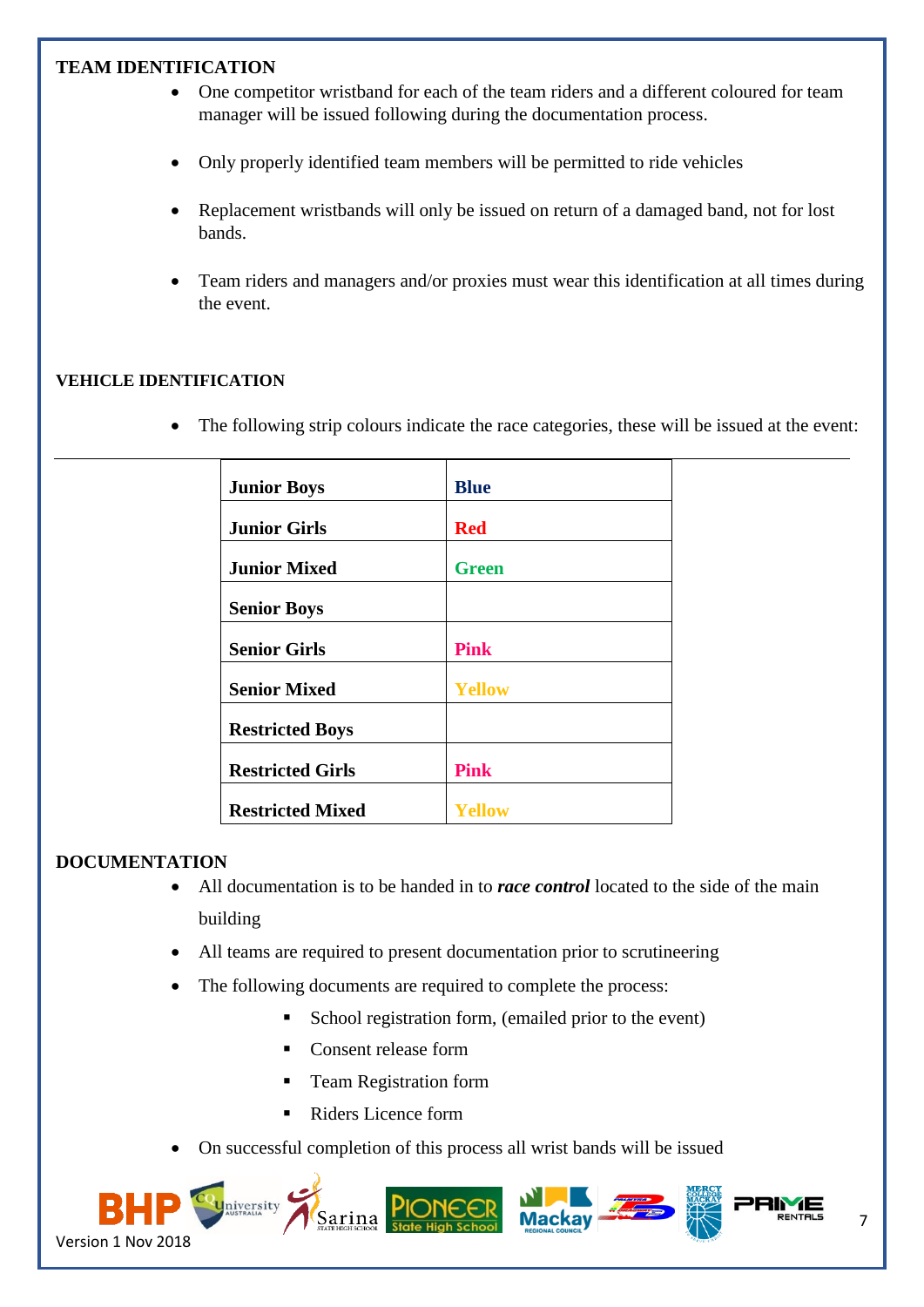#### **SCRUTINEERING**

- Scrutineering will take place on Friday  $7<sup>th</sup>$  between 4.00pm and 6.00pm and Saturday  $8<sup>th</sup>$ between 8.30 am and 1 pm. Scrutineering will be conducted at the venue in the scrutineering shed.
- All vehicles will be fully scrutineered to ensure that they comply with 2019 Vehicle Specifications and will not be permitted to start until they have passed Scrutineering
- Vehicles may be subject to subsequent Scrutineering during or after the event.

#### **RIDERS ATTIRE AND HELMETS**

- All riders are to wear Australian approved cycling or skate board helmets, full face motor bike helmets are not to be used.
- Riders are to wear cycling gloves and appropriate eye wear for the duration of the event, clear safety glasses is recommended for the use of night riding.

#### **LAP COUNTING AND TIMING**

- Two systems of scoring may be used electronic timing and manual lap counting.
- Electronic timing from a transponder placed on a bracket on the HPV to a loop embedded in the track's surface.
- The transponder will be issued prior to the race start and returned **immediately** after the finish to the race control office by the Team Manager. The transponders are individual tagged and **MUST NOT** be interchanged between HPVs, even within a team.
- Failure to return a transponder will result in a \$500 replacement fee (each).
- For Manual Lap Counting recorders should have one person writing the numbers (**not** looking at the race), one calling the numbers and one observing as well as listening to the numbers being called. (Swap positions reasonably frequently to prevent mistakes.

#### **RACE BRIEFINGS**

- Riders briefing to be held near the control tower conducted by the Pit Boss at 10:45 am
- Team Managers Briefing will be held under the covered eating area main building by Event Organiser at 10:45 am
- Attendance at these meeting is compulsory for all team riders and managers.

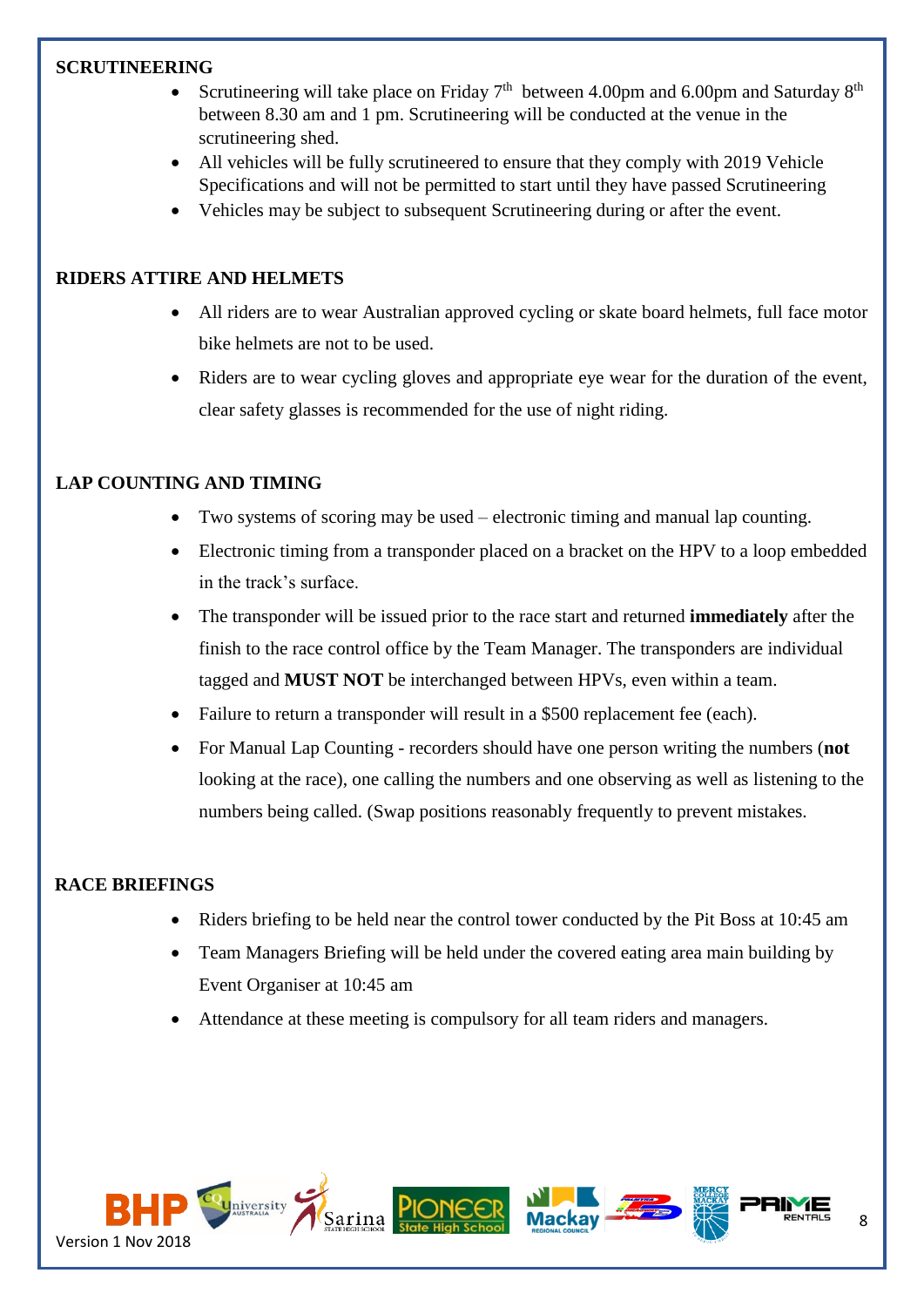#### **START & FINISH**

#### **Pre-race Briefing**

All team members should attend the pre-race briefing. Teams not represented at the briefing may not be allowed to race.

#### **Grid Position, Assembly**

Starting grid positions will be allocated based on Palmyra Dragway drag off event times. Vehicles will be called to the starting grid 25 minutes prior to official start. Vehicles not in the assembly area when called up will lose their position and will be required to start from the rear of the grid.

#### **Race Start**

The race will be started with the dropping of the National flag.

#### **Race Finish**

The race will conclude with the waving of the black and white chequered flag, 18 hours after the start. The winner will be determined by the laps completed at the 18 hour mark. Where a vehicle has started a lap prior to fall of the flag, that lap must be completed.

#### **Shortened Race**

In the event of inclement weather or other factors, the Race Director may at their discretion shorten the event. The winner will be the team that has completed the most laps when the race is stopped.

#### **Laps Completed**

If any vehicles have completed the same number of laps at the fall of the chequered flag, the finishing position will be determined by which vehicle crossed the finish line first.

#### **RACE PRIZES AND AWARD**

Results for the race will be decided by the number of completed laps travelled in the time allocated after penalties (if any) have been deducted. For any HPVs on the same lap after the allocated time – the leading HPV will be declared the winner.

There will be ten categories where trophies are awarded for **1 st, 2nd and 3rd** .

- 1. Senior Boys
- 2. Senior Girls
- 3. Senior Mixed
- 4. Restricted Boys
- 5. Restricted Girls
- 6. Restricted Mixed
- 7. Junior Boys
- 8. Junior Girls
- 9. Junior Mixed
- 10. Multiclass

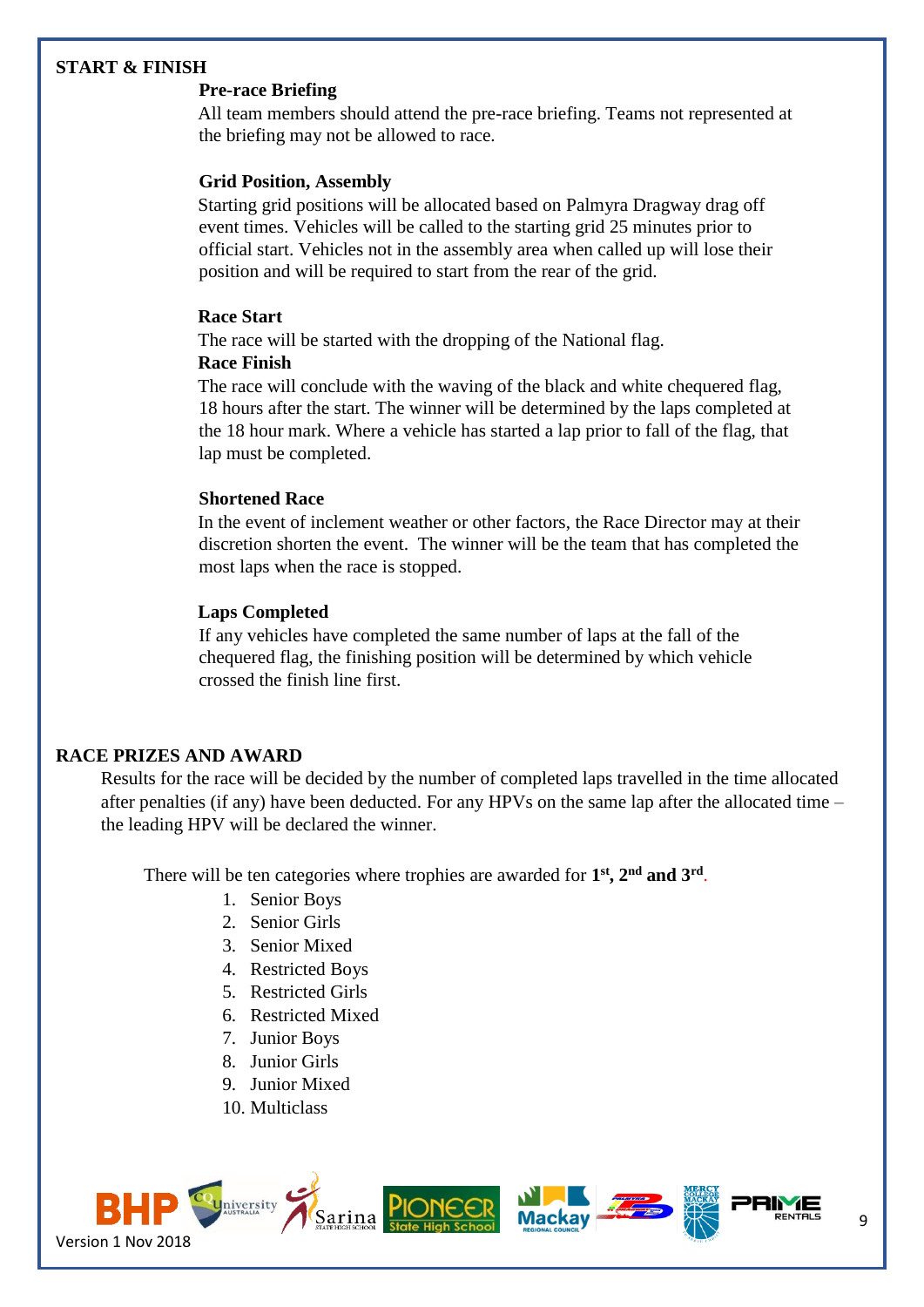**Fastest Lap**. There will also be **Fastest Lap** trophies awarded to the teams whose HPVs record the fastest lap during the race.

**School Built**. This is awarded to the highest placed school built bike.

**Best on Show.** This is an award for the vehicle that receives the most points from the judging on the Show 'N' Shine compartment of the event which is conducted after the track practice season has ended. This is judged by a representative from CQU Engineering. This will be awarded at the end of the evening with the presentations.

#### **Presentations**

Presentations will start by 10:45 pm in the undercover eating area; all teams are encouraged to stay for the presentations. As we appreciate that many teams have to travel home after the event, the presentation will be ran in a quick orderly manner where the 3 winning teams from the category will be brought forward at the same time and then handed their awards. No speeches from team members, managers or sponsor will be allowed during this time. Photos will be taken after the category awards received.

#### **RIDERS INJURIES & MEDICAL TREATMENT**

- Sports Medics will be on-site for the duration of the Event to facilitate the treatment of injuries.
- Team members are encouraged to have ambulance insurance cover in case travel to hospital is needed. Schools need to ensure that their school student accident/medical insurance coverage is adequate.

#### **If treatment is required the following procedure must be adhered to:**

- In the case of riders as soon as practicable after the injury the Team Manager or delegate must accompany the rider to the Medics first aid post located next to the Marshalling control tent.
- The Team Manager or delegate must provide the medics with all available medical information concerning the patient to assist with their treatment.
- Once the required treatment has been completed the Team Manager or delegate is to attend at Race Control to provide details of the incident. **Injury Report Form** to be completed.

#### **FLAGS / LIGHTS**

- **Blue**  Vehicle/s close behind you. Move left to allow overtaking.
- **Yellow** Danger or track obstruction in this area of the track. No overtaking when a yellow flag is displayed. Pass the point of danger with care, then continue racing.

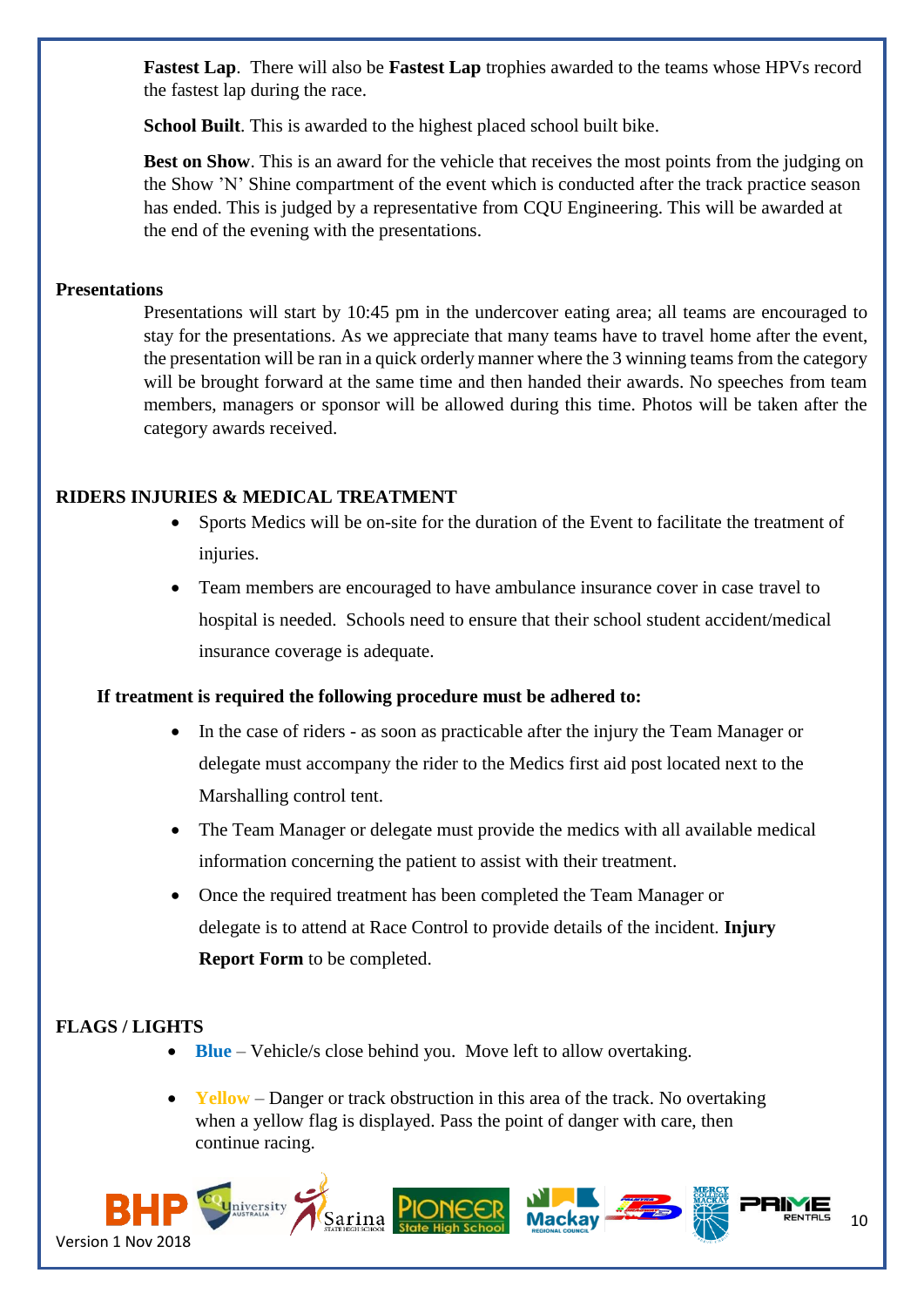- **Red** Extreme danger. All vehicles come to an immediate stop. Follow the directions of the Race Director and Flag Marshals.
- **Black** Waved at your vehicle. Stop in the pits on the next lap. Pit marshals will notify you of your offence and penalty.
- **Green** The track is clear for racing to continue.

#### **TRACK CONDUCT**

#### **Behaviour**

The highest standard of conduct, sportsmanship and manners (*on and off* the track) are required by all people associated with the event and each team. Impolite/ abusive/ inappropriate behaviour/conduct or language is unacceptable and may result in:

- A penalty for the Team, or
- The rider being excluded from further competition, or
- The team being excluded from further competition, or
- The person/s being ejected from the venue.

#### **Slow Vehicles**

Slower vehicles must not deliberately block faster vehicles or change direction unnecessarily. But rather maintain their position and speed on the track when being overtaken.

#### **Overtaking**

Vehicles must only overtake a slower vehicle if it is practical and safe to do so. Riders must check their mirrors before overtaking. It is the responsibility of the overtaking vehicle to ensure that the overtaking move is carried out without endangering other competitors. Essentially the onus is on the overtaking vehicle to do so safely.

#### **Clearance**

An overtaking vehicle must ensure a clearance of at least 1 metre before crossing in front of the slower vehicle. Cutting in or leaving insufficient clearance is no allowed.

#### **Slipstreaming**

Slipstreaming closer than 1 metre is not allowed. To ensure safety is not compromised, riders must maintain a gap of at least 1 metre between vehicles at all times.

#### **Safety Car with Lights, Flag or Sign**

If the safety car is on the track with hazard lights, and a yellow flag, all vehicles must assume single file behind the safety car. No overtaking is allowed on any part of the course. The safety car will be positioned in front of the current leader. *Penalty stop for overtaking under a yellow flag or safety car will be applied without warning.*

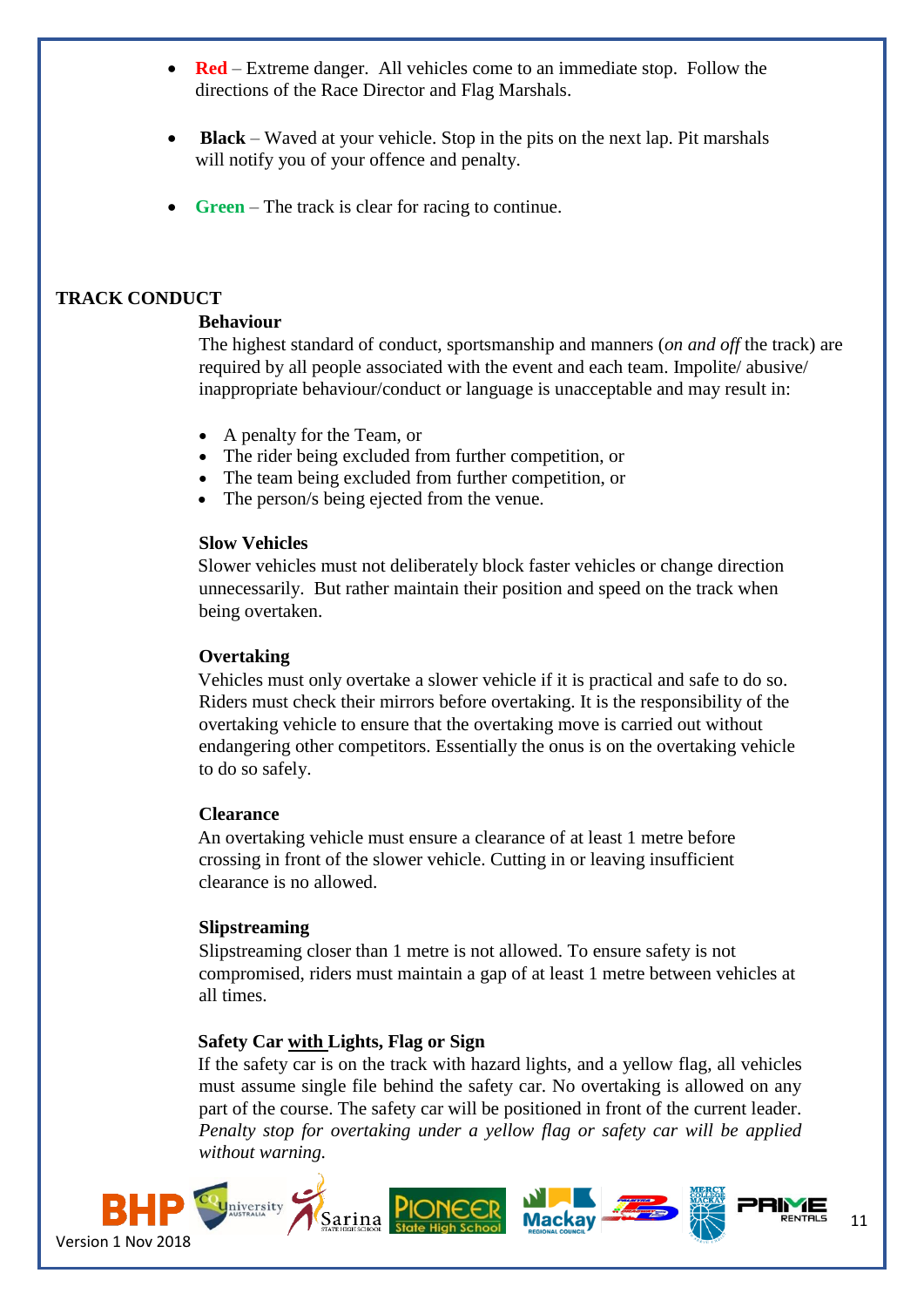#### **Pitting During a Safety Car**

During safety car deployment, vehicles may enter pit lane. However, as a safety precaution, vehicles will only be allowed to exit pit lane and join the end of the queue as the field is passing by. If the field is out of sight, pitted vehicles will be held for another lap.

#### **Incapacitated Drivers**

Incapacitated drivers may receive assistance and medical attention wherever necessary, from flag marshals or any other persons, without jeopardising their team.

#### **Right of Way**

Competing vehicles have right of way over disabled vehicles.

#### **Direction of Travel**

Under no circumstances is a vehicle to be driven or pushed on the track in the opposite direction to racing.

#### **Seat Belts**

 All vehicle occupants shall wear a correctly adjusted seatbelt or harness when on the track during practice and the event.

#### **PIT PROCEDURES**

#### **Pit Lane**

The Pit Lane is the section of roadway in front of the allocated pit bays and bounded by the hay bales or barriers.

#### **Pit Bay**

The Pit Bay is the section of roadway adjacent to the pit lane marked out and labelled with your pit number. A maximum of four people, in addition to the incoming and outgoing riders, shall attend a vehicle in the pit bay.

#### **Speed in Pit Lane**

Maximum speed in the pit area is 10 kph. Speed Guns will be used to check vehicle speed.

#### **Direction of Travel in Pit Lane**

Under no circumstances shall a vehicle enter the pits via the pit exit lane.

#### **Driver Changeover**

With the exception of incapacitated riders, all rider changes shall occur in the designated pit bay.

#### **Stopping in Pits**

Vehicles shall come to a halt in the pit bay under the effect of the vehicle's own braking system. Stopping with the assistance of others is not permitted. Vehicles shall be stationary prior to unfastening seatbelts. *Offending vehicles may be asked to demonstrate effective braking.* 



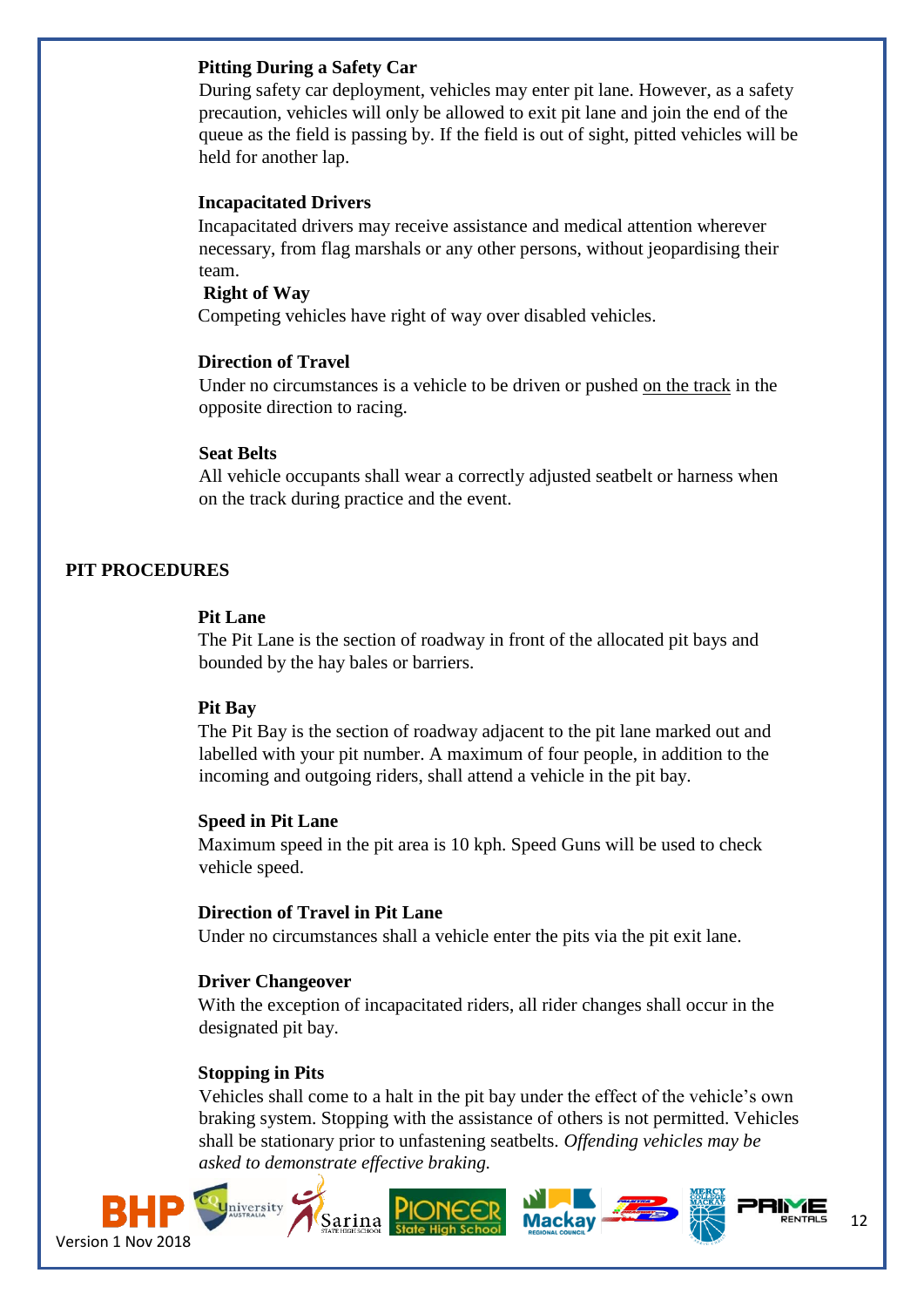#### **Rider Refreshment**

Rider food and drink replenishment shall only take place when the vehicle is stationary in the pit bay.

#### **Stationary Vehicles**

Stationary vehicles shall give way to moving vehicles.

#### **Vehicles Leaving the Pits**

Prior to exiting the pit lane, riders must sound their warning. The exit marshal is permitted to stop vehicles prior to exiting to ensure they comply with regulations relating to horns, helmets, seatbelts, gloves and glasses. Vehicles leaving the pit exit must give way to all vehicles on the racing track.

#### **Pit Safety**

All personnel in the team rider change over area must wear fully enclosed footwear at all times. And be vigilant of vehicles approaching in the pit lane. Pit lane is to remain clear of spectators during the race.

#### **PENALITIES AND PROTESTS**

Infringements of the rules *WILL* be dealt within the following ways:

| $1st$ offense: | Warning                                                     |
|----------------|-------------------------------------------------------------|
| $2nd$ offense: | Time penalty (up to 5 min), depending on infringement,      |
| $3rd$ offense: | Lap penalty (up to 5 laps), depending on infringement,      |
| $4th$ offense: | Withdrawal from prizes and championship points              |
| $5th$ offense: | Exclusion of individual riders, (no substitute allowed), or |
|                | vehicle.                                                    |

#### **Infringements**

- The following listing of possible infringements is drawn to the attention of team members:
	- Failure to allow a minimum of 1 metre between HPVs after passing a slower HPV (cutting in)
	- Excessive speed in the Pit Lane or Rider Changeover Bays
	- HPV not being stationary during rider change-over
	- HPV being assisted to stop, other than use of the braking system
	- Failing to overtake a HPV on its outside furthest from the centre of the circuit
	- Deliberate blocking of faster HPV
	- Slip streaming another HPV by a distance of less than 1.0 metre
	- Deliberate bumping of another HPV
	- Driving in a dangerous manner
	- Failure to wear safety helmets, correctly fastened
	- Impolite/abusive behaviour or language
	- Failure to observe a Marshal's warning flags
	- Failure to comply with instructions relating to effective functioning of a HPV's brakes, HPV numbers, sharp and dangerous protrusions from an HPV, mirrors and audible warning device

13



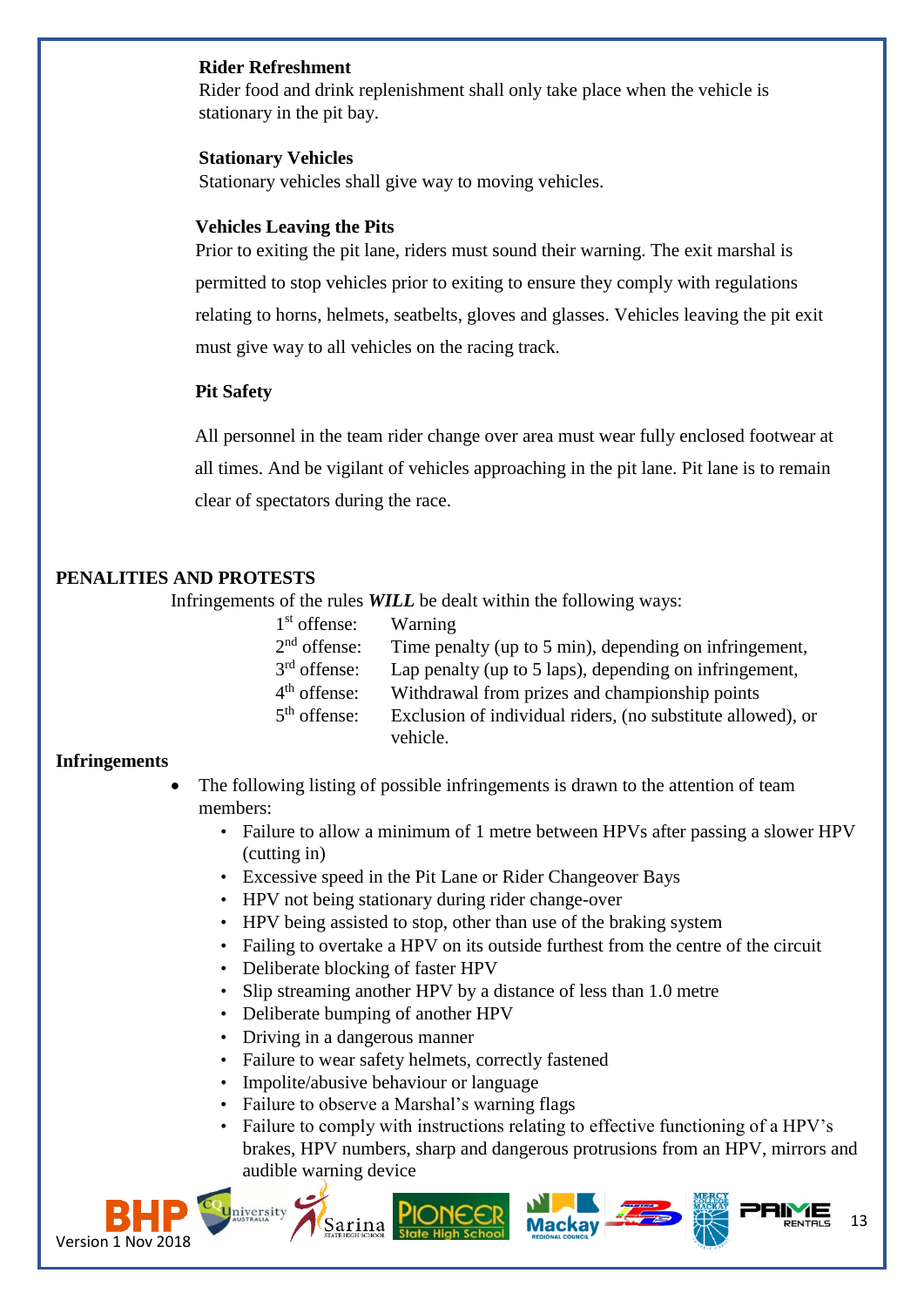#### **PENALTIES**

- Teams found to be in breach of any Series rules risk penalty. Team behaviour deemed not to be in the spirit or best interest of the Event will incur penalties
- The Chief Marshal, in conjunction with the Race Director, will receive and investigate reports of dangerous riding
- The Race Director has the discretion to apply team penalties for any conduct considered not within the spirit of the Event or that brings the Event into disrepute
- Decisions of the Race Director will be final. Team managers will be informed of any penalties imposed.

#### **PROTESTS**

When a team believes, on reasonable grounds, that another competitor has contravened the rules, they may lodge a written protest with the Race Director. The procedure is as follows:

- Team Manager is to correspond with Chief Marshall about the potential infringement. The Chief Marshal will advise of a team's options to resolve
- Completed forms must be lodged with the Race Director within 30 minutes of the alleged incident
- Decisions of the Race Director will be final and the relevant team managers will be informed of any penalties imposed
- Due to the number of vehicles sharing the circuit it is likely that contact will occur. This may not be intentional and not worthy of protest. Repeated frivolous protests will not be accepted.

#### **RESPONSIBILITES AND OBLIGATIONS OF THE TEAM MANAGER**

*[Information in this section also relates to any person who is acting in the capacity of Proxy for the Team Manager at any given time]* 

- Each team must nominate one Team Manager over the age of 18 years of age who:
- Is the official contact between the Organising Body and the team
- Is responsible for presenting all necessary paperwork at Scrutineering
- Is responsible for ensuring that their team members act within the rules and spirit of the Event
- Must be present in the Team's pit area throughout the Event.
- Must be present at the Team Managers' briefing.
- Has the responsibility of ensuring that all team members understand all rules, guidelines and safety procedures governing the Event and are aware of the consequences of any infringement
- Has the responsibility of ensuring each rider has all necessary adjustments in their vehicle made before they enter the track. This should primarily be achieved through establishing the Team's practised protocols
- Is responsible for the conduct of those in or associated with the team.

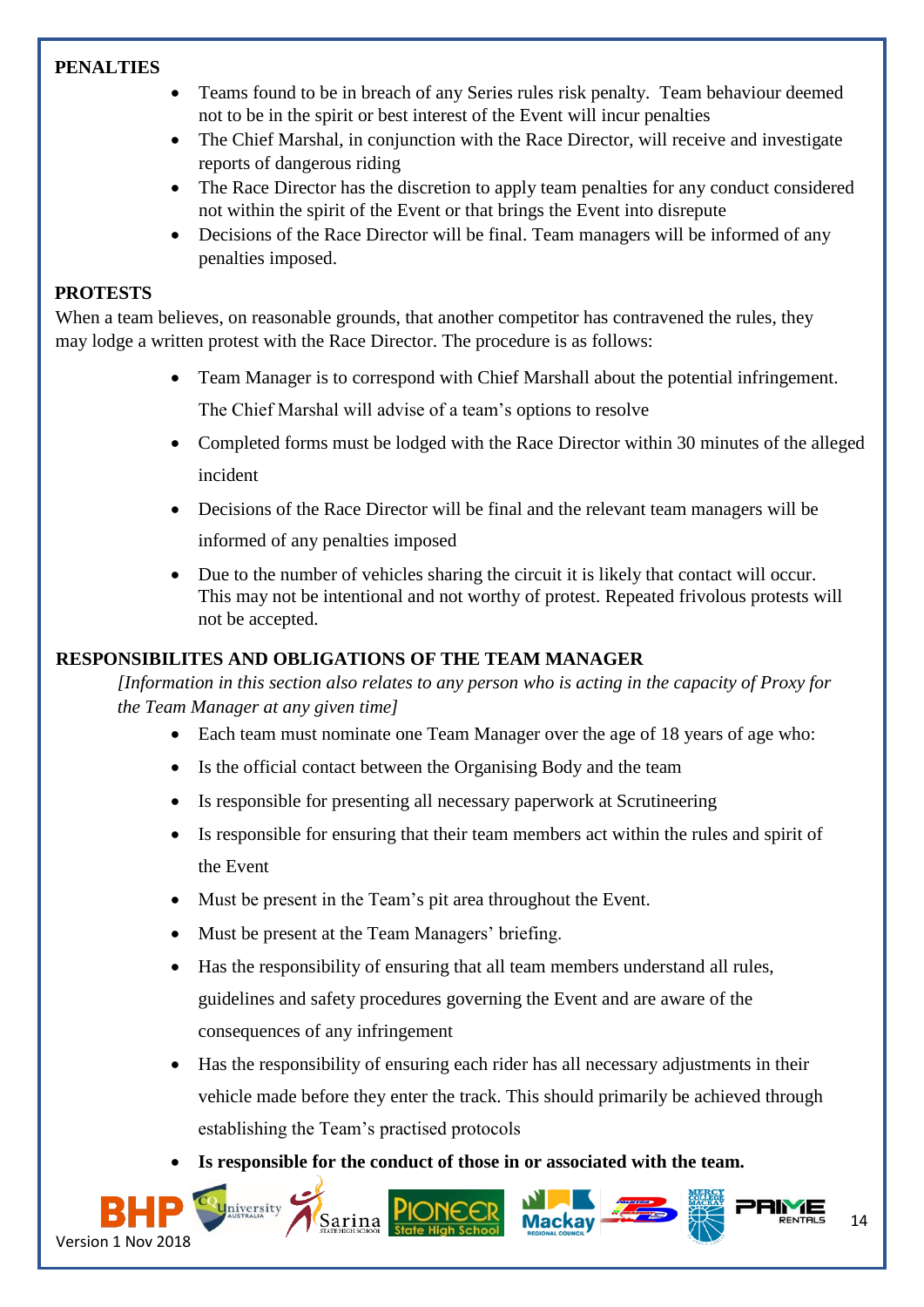- Is responsible for ensuring that all areas used by the team, its support staff and visitors during the Event are kept tidy and left tidy after the Event
- Is responsible for ensuring that the team provides marshals as required

#### **TRACK MARSHALLING**

- Teams will be advised of their allocated marshalling time and location when completing the registration process
- All teams are required to ensure they have at least 1 person available to conduct set marshalling duties
- Failure to appear at the rostered time and location will result in team penalties
- Marshals must arrive at their position at least five minutes prior to their allocated time
- Marshals will be provided with a radio, safety vest, torch, flags and lights all of which must be passed to the next marshal at changeover
- Marshals must not leave their position until relieved
- The marshal taking up the position is to radio the Chief Marshal to advise the changeover
- Any vehicle coming into contact with a Marshal or other event official will incur an immediate 10 minute penalty unless it can be demonstrated to the satisfaction of the Race Director that the incident was unavoidable. Contact occurring under yellow flag/light conditions will attract a 20 minute penalty.

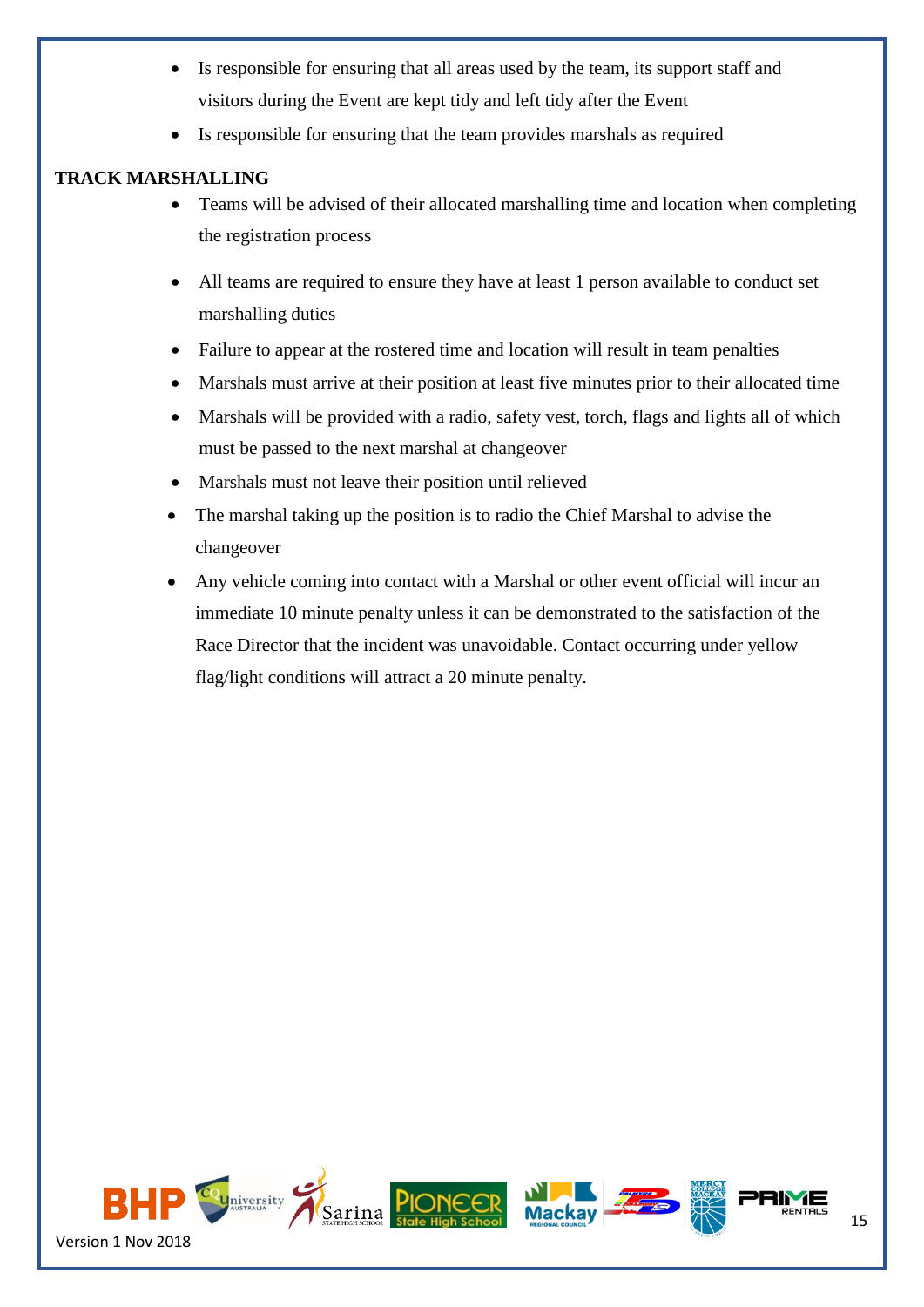#### **COMPETITORS HEALTH AND SAFETY (provided by QLD Ambulance) Prevention of Injury.**

Common injuries to expect while competing are dehydration, cuts and abrasions, fatigue, heat exhaustion, muscle cramps and strains.

#### **Muscle Cramps and Strains.**

Before commencing every riding stint, make sure you warm up your muscles by doing some stretching for at least 10 minutes before taking over.

#### **Dehydration and Heat Exhaustion.**

Wear a hat, stay in a shady area while not competing and ensure you use plenty of sunscreen. Drink plenty of fluids both during your ride and when you are resting. Your body uses water and salts faster when exercising than it does normally; therefore you need to replace these fluids. Symptoms include cramps, exhaustion and headaches. Eat correctly and regularly, avoiding foods that are high in fats, e.g. chips, pies etc. Avoid caffeinated drinks.

#### **Fatigue.**

Get as much rest as you can, and sleep as much as possible. Avoid any unnecessary exercise.

#### **RIGHTS OF ORGANISERS (EVENT COMMITTEE)**

The Event Committee reserve the right to:

- Abandon, cancel, postpone or modify the competition in the case of unforeseen circumstances that may include poor or dangerous weather conditions.
- Exclude, disqualify and otherwise penalise any entry, gaining, in the opinion of the Event Committee, unfair advantage as a result of a breach of these regulations, hindrance of other competitors, departure from the normal course or any act capable of misrepresenting performance

#### **ORGANISER INDEMNITY**

#### **Indemnity**

• The Event Committee, BHP, Sarina and Pioneer SHS, Mercy College, Central Queensland University, Mackay Regional Council, Education Queensland, Event Sponsors, Palmyra Dragway or any other sponsors or affiliated companies, agencies or groups accept NO liability for any articles that may be lost, stolen or damaged during the event. They also accept NO liability for any bodily damage or injury sustained by participants during or in connection with the event.

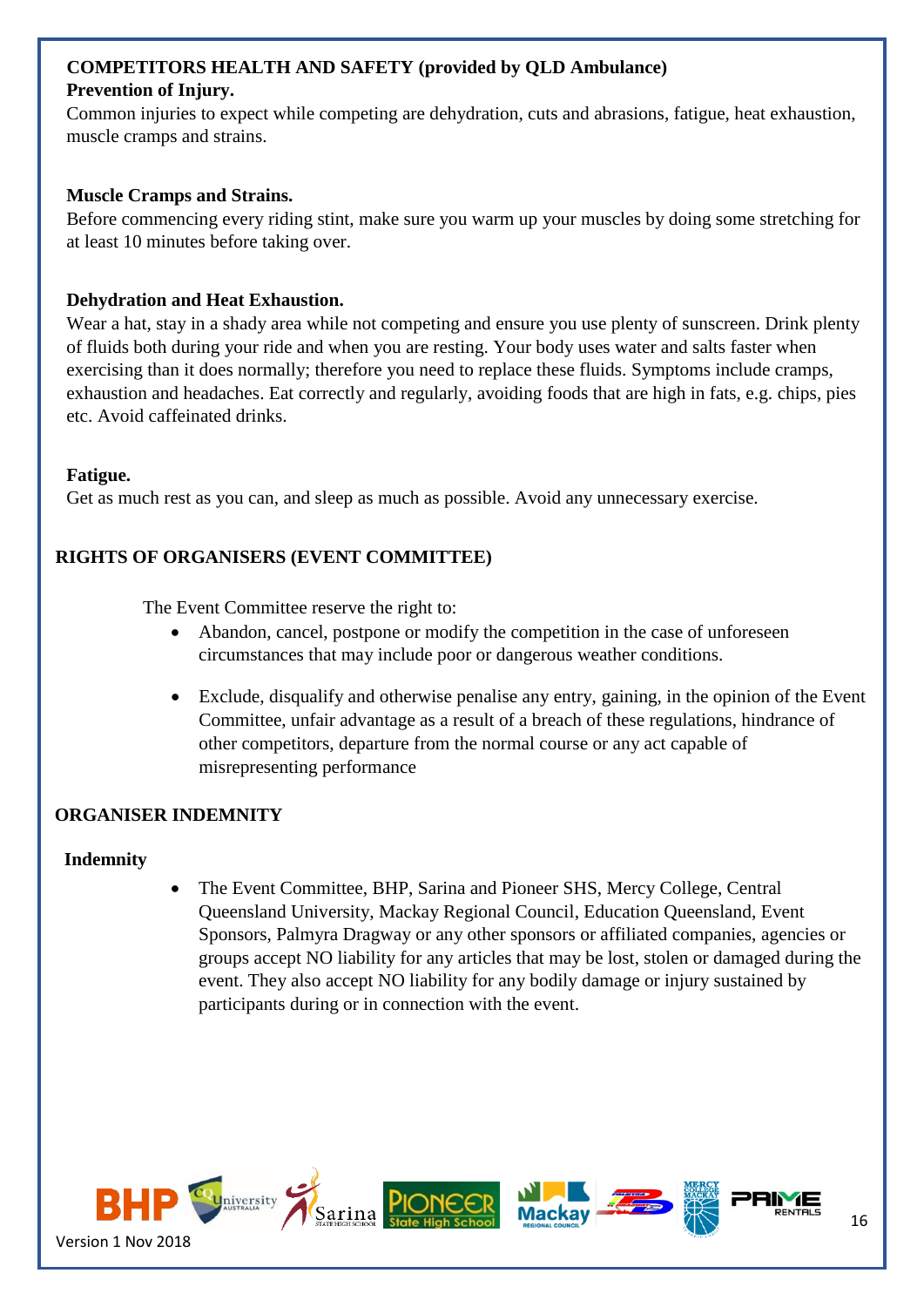- Education Queensland has an insurance arrangement that provides public liability insurance for all approved activities of Qld state schools. This covers participation by State Schools in this event. This insurance will cover the department's liabilities. In addition this insurance will cover the department where it becomes liable from actions of approved volunteers who have diligently and conscientiously endeavoured to carry out their duties. Therefore ALL volunteers MUST complete the Volunteers Register at their respective school prior to attending the event.
- State School teams are invited to take out their own additional property and/or personal accident insurance.
- **Non-State School teams MUST confirm that their insurance arrangements will cover their involvement in this event. The Event Committee requires proof of Public Liability Insurance before a Non-State School team is granted entry to the event. The copy of Public Liability Insurance must accompany each Non-State School's Entry form.**

#### **Parent/Guardian Permission and Student Medical Details**

• ALL Students MUST have parent/guardian consent to race AND be filmed or photographed by the media. Copies of Parent/Guardian Permission and Student Medical Details **must** be held on site by each respective Team's Supervising Teacher and be made available to the Event Committee and Emergency Services personnel as required.

#### **Risk Management System**

Documents held by Event Committee

#### *PLEASE NOTE:*

*By taking part in the 2019 BHP Whitsunday STEM Challenge, participants are hereby agreeing to be bound by the rules and regulations contained in this document.* 

**Written for and on behalf of the BHP Whitsunday STEM Challenge Event Committee.**

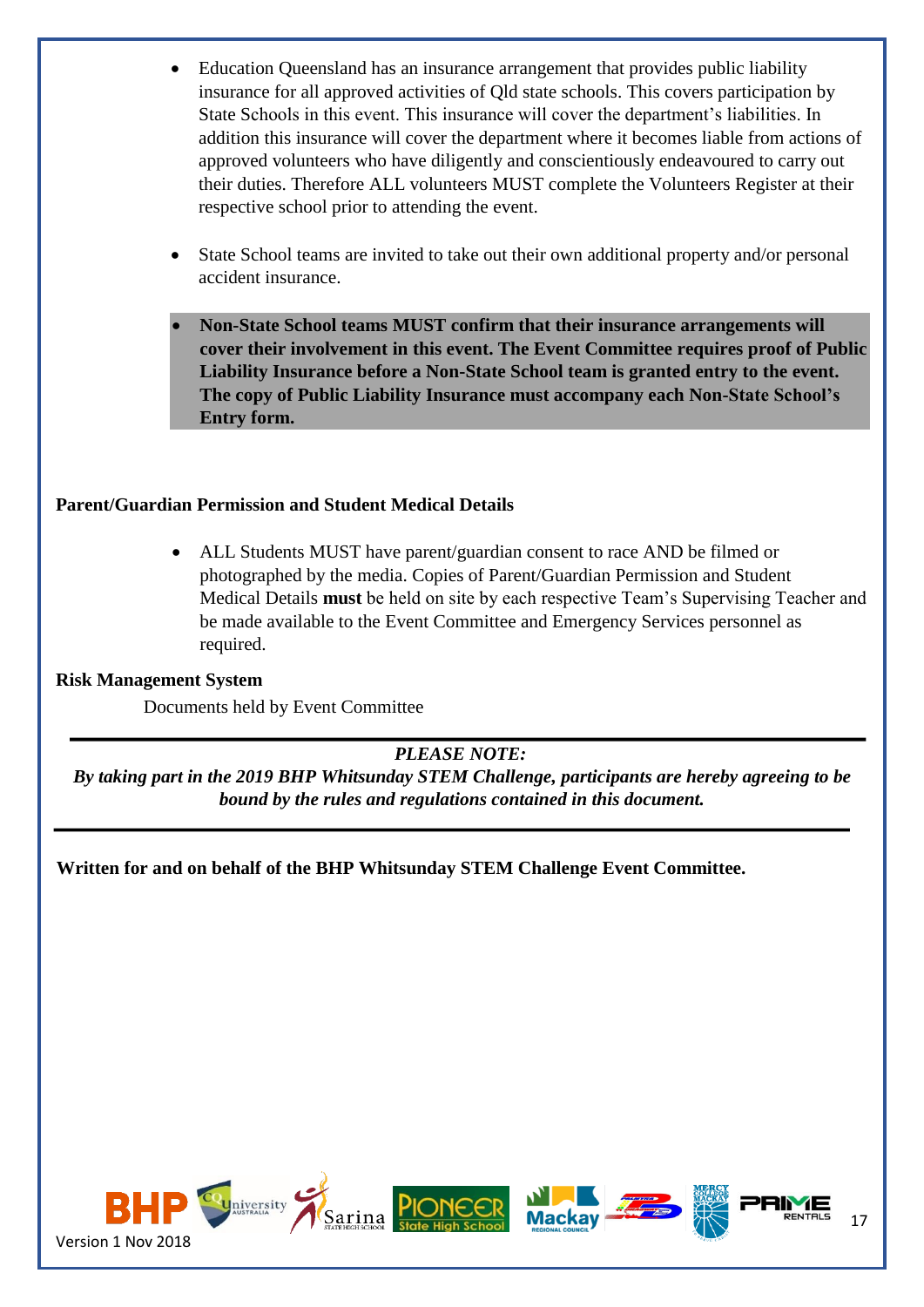

Version 1 Nov 2018

### **18hr Endurance Race**

#### **PROTEST NOTIFICATION**

Information provided on this sheet will assist the Race Director to determine any action required. It will not be accepted unless signed by the Manager of the Team lodging the protest

| <b>SECTION 1 - Details of Team Lodging Protest</b>                                                                                   |  |  |  |  |  |
|--------------------------------------------------------------------------------------------------------------------------------------|--|--|--|--|--|
| Vehicle No. __________________                                                                                                       |  |  |  |  |  |
|                                                                                                                                      |  |  |  |  |  |
|                                                                                                                                      |  |  |  |  |  |
|                                                                                                                                      |  |  |  |  |  |
| SECTION 2 - Details of the incident                                                                                                  |  |  |  |  |  |
| Time of incident _______________________                                                                                             |  |  |  |  |  |
|                                                                                                                                      |  |  |  |  |  |
|                                                                                                                                      |  |  |  |  |  |
|                                                                                                                                      |  |  |  |  |  |
| Description of incident                                                                                                              |  |  |  |  |  |
|                                                                                                                                      |  |  |  |  |  |
| Diagram if appropriate                                                                                                               |  |  |  |  |  |
| Signature of Team Manager                                                                                                            |  |  |  |  |  |
| <b>SECTION 3 - Space For Organising Body Use</b>                                                                                     |  |  |  |  |  |
|                                                                                                                                      |  |  |  |  |  |
| Action taken<br><u> 1980 - Jan Samuel Barbara, martin din shekara 1980 - André Samuel Barbara, mashrida a shekara 1980 - André S</u> |  |  |  |  |  |
|                                                                                                                                      |  |  |  |  |  |
| <b>Sourced from A.I.P.P</b>                                                                                                          |  |  |  |  |  |
| <b>BHF</b><br>University<br>Sarina                                                                                                   |  |  |  |  |  |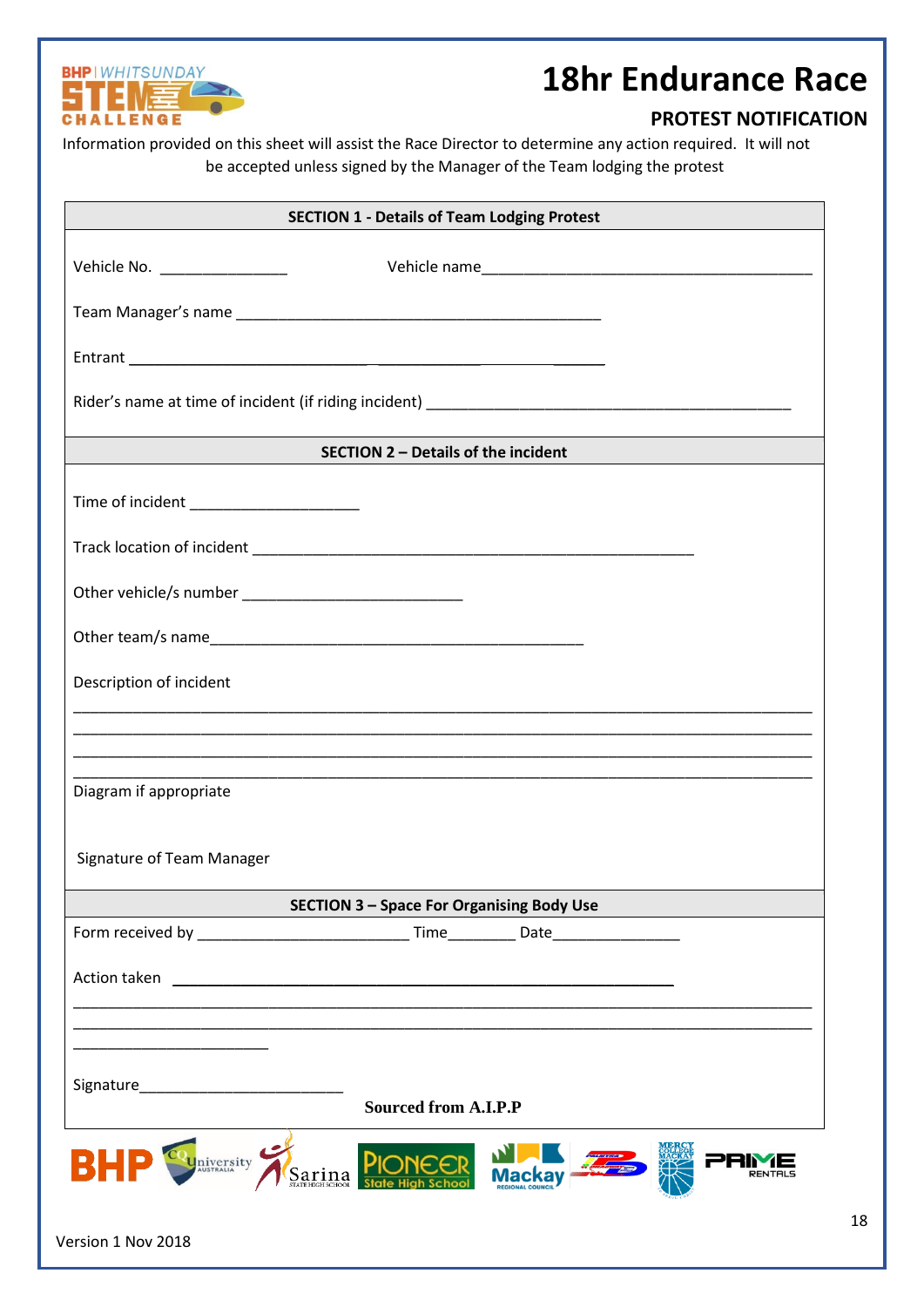#### *BHP Whitsunday STEM Challenge*



Version 1 Nov 2018

#### **INJURY REPORT FORM**

*To be completed by the Team Manager where any person suffers any injury and/or is given medical attention by first aid or medical personnel. Any information given on this form will be used by the organisers solely for statistical/insurance purposes.* 

| THE TRACK LOCATION WHERE THE INJURY OCCURRED                                                                                                                                                                                       |                                      |                                                                                                                      |  |  |  |
|------------------------------------------------------------------------------------------------------------------------------------------------------------------------------------------------------------------------------------|--------------------------------------|----------------------------------------------------------------------------------------------------------------------|--|--|--|
|                                                                                                                                                                                                                                    |                                      |                                                                                                                      |  |  |  |
|                                                                                                                                                                                                                                    |                                      |                                                                                                                      |  |  |  |
|                                                                                                                                                                                                                                    |                                      |                                                                                                                      |  |  |  |
| Description of the injury and how it occurred                                                                                                                                                                                      |                                      |                                                                                                                      |  |  |  |
|                                                                                                                                                                                                                                    |                                      |                                                                                                                      |  |  |  |
| INJURY TREATMENT DETAILS - Please place X where appropriate                                                                                                                                                                        |                                      |                                                                                                                      |  |  |  |
| <b>Treated at Scene</b><br><b>Treated at Medical facility</b><br><b>Transported to hospital by</b>                                                                                                                                 | $\Box$<br>$\Box$<br>$\Box$<br>$\Box$ | private vehicle<br>Ambulance                                                                                         |  |  |  |
| <b>TEAM MANAGER'S NAME EXAMPLE AND THE SERVICE OF A STATE OF A STATE OF A STATE OF A STATE OF A STATE OF A STATE OF A STATE OF A STATE OF A STATE OF A STATE OF A STATE OF A STATE OF A STATE OF A STATE OF A STATE OF A STATE</b> |                                      | <u> 1989 - Andrea Santa Andrea Santa Andrea Santa Andrea Santa Andrea Santa Andrea Santa Andrea Santa Andrea San</u> |  |  |  |
|                                                                                                                                                                                                                                    |                                      |                                                                                                                      |  |  |  |
| Received<br>by___<br>at<br>(Event Representative)<br><b>Comments</b>                                                                                                                                                               |                                      | on                                                                                                                   |  |  |  |
| <b>Sourced from A.I.P.P</b>                                                                                                                                                                                                        |                                      |                                                                                                                      |  |  |  |
| <b>BHF</b><br><b>Q</b> niversity                                                                                                                                                                                                   |                                      |                                                                                                                      |  |  |  |